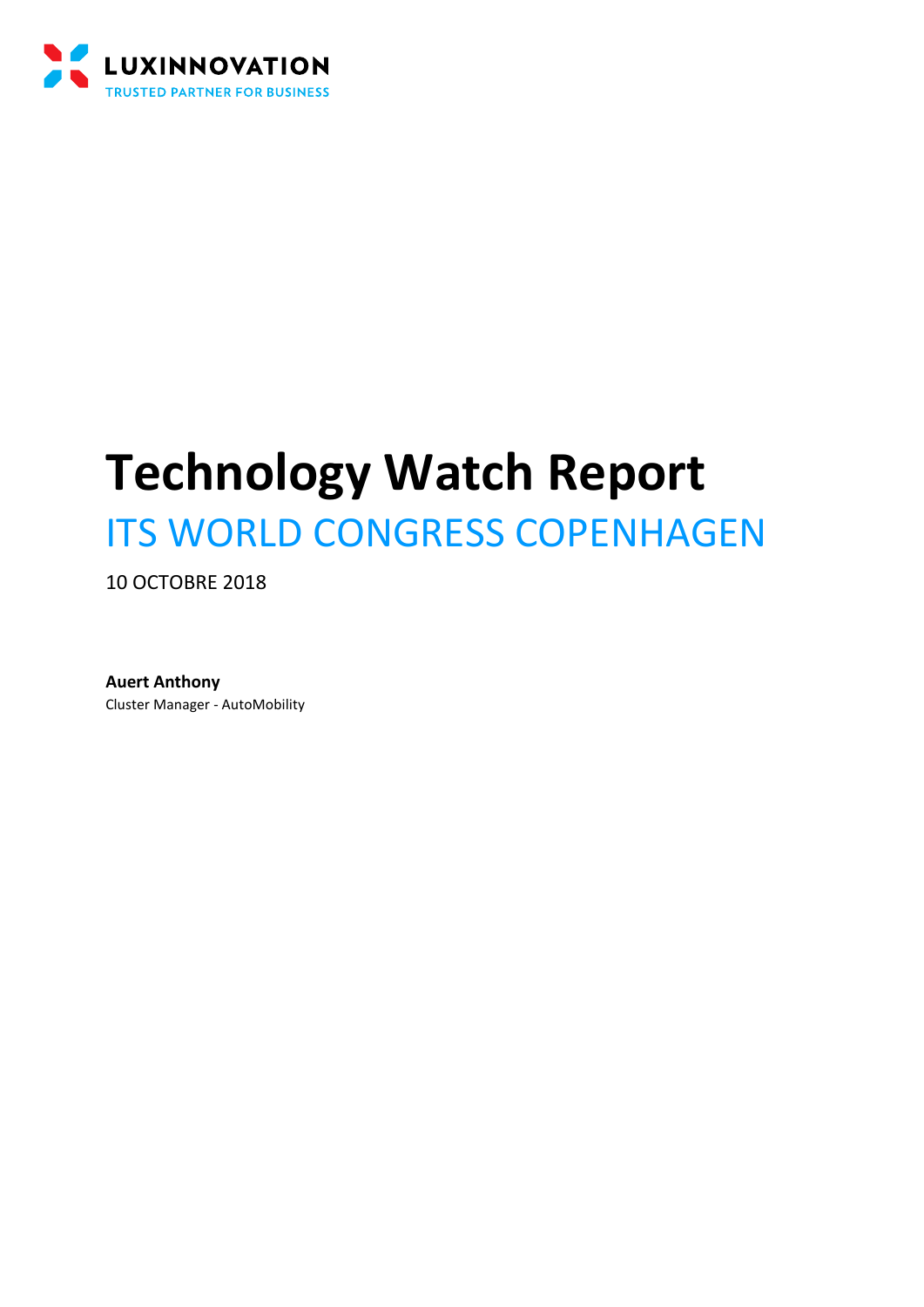

## **Contents**

| <b>DESCRIPTION</b>                                 | 3              |
|----------------------------------------------------|----------------|
| <b>OBJECTIVES</b>                                  | 3              |
| <b>SUMMARY</b>                                     | 3              |
| <b>ABOUT THE ITS WORLD CONGRESS</b>                | $\overline{4}$ |
| <b>ATTENDED CONFERENCES</b>                        | $\overline{4}$ |
| <b>TECHNICAL EXHIBITION &amp; PROSPECTS VISITS</b> | $\overline{7}$ |
| <b>GENERAL IMPRESSIONS</b>                         | 9              |



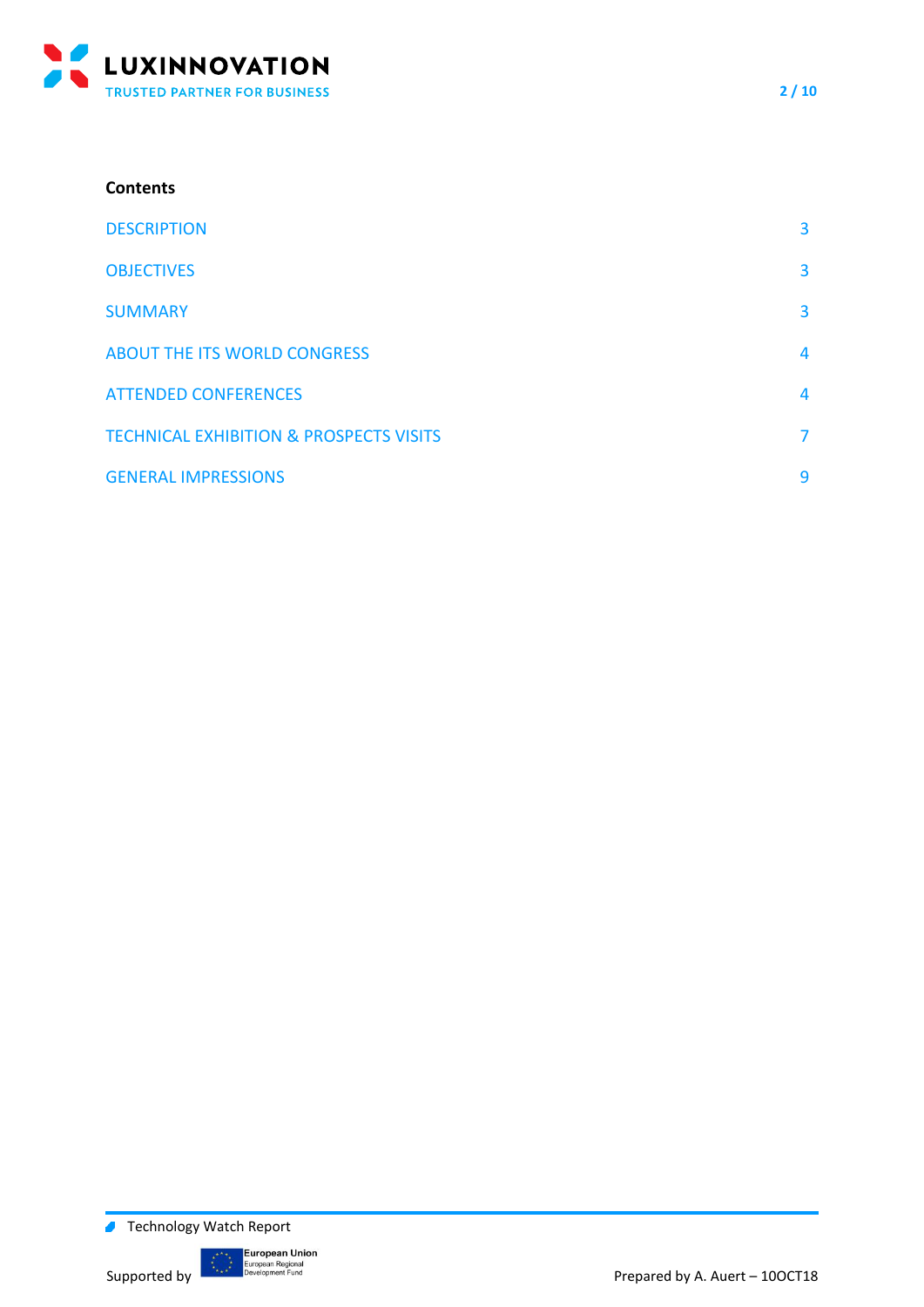

# <span id="page-2-0"></span>**DESCRIPTION**

- **C** Objet : Report on the visit of ITS World Congress
- **Location:** Copenhagen Denmark
- **Date: 18 to 20 September 2018**
- **Web site:** <https://itsworldcongress.com/>
- **Participant:** Anthony Auert, Cluster Manager AutoMobility, Luxinnovation
- <span id="page-2-1"></span>**Report version:** version #1

# **OBJECTIVES**

- **Improve market intelligence in emerging technologies in the field of vehicle-connectivity, autonomous** driving, smart city and smart infrastructure.
- **Participation in congresses related to above-mentioned topics.**
- Visit technical exhibition; detect new technologies that could contribute to the development of the Luxembourg automotive eco-system.
- **Connect with targeted prospects that could lead to R&D collaboration with the Luxembourg automotive eco**system.

# <span id="page-2-2"></span>**SUMMARY**

The ITS Congress represents the largest vitrine of mobility services deployment. It underlines the importance of Intelligent Transport Systems (ITS), and raises the awareness of smart mobility solutions among policy makers, experts and the visitors.

Connected and Automated Driving (CAD) was a key topic for discussion as it is expected to increase safety, maximise user experience (comfort & convenience), and generate new business development perspectives in the coming years. Additionally, innovations such as 5G, IOT and artificial intelligence that are contributing to the acceleration of CAD deployment were well represented through technical exhibitions and life demos.

Through numerous conferences, high-level experts from the mobility sector and beyond discussed latest development status of automotive connectivity, autonomous shuttles, smart infrastructures, and much more. Modelling, simulation & testing of CAD technologies were major concerns highlighted by the scientific community. Over the past years, increasing interests and investment in the research and development of innovative applications of connected/automated vehicles (CAV) have taken place. Most of CAV studies apply simulation for evaluation, yet conference speakers emphasised the rather limited validity of evaluation results due to model inaccuracy and simulation assumptions exacerbated by limited field data.

Industry and public authority urgently demand affordable advanced testing, validation & homologation of both software & hardware. The emergence of those new competences will open new market opportunities and will therefore provide huge opportunities for job growth. Fast execution and certification by regulatory authorities will guarantee significant competitive advantage to front-runners.

Recent implementation of ITS projects in Luxembourg such as the LU-DE-FR digital cross-border test bed and two autonomous shuttle pilots have significantly contributed to the international recognition of the Luxembourg automotive eco-system. Companies like Navya, Savary or Vedecom have expressed their willingness to collaborating with local actors.

<sup>●</sup> Technology Watch Report

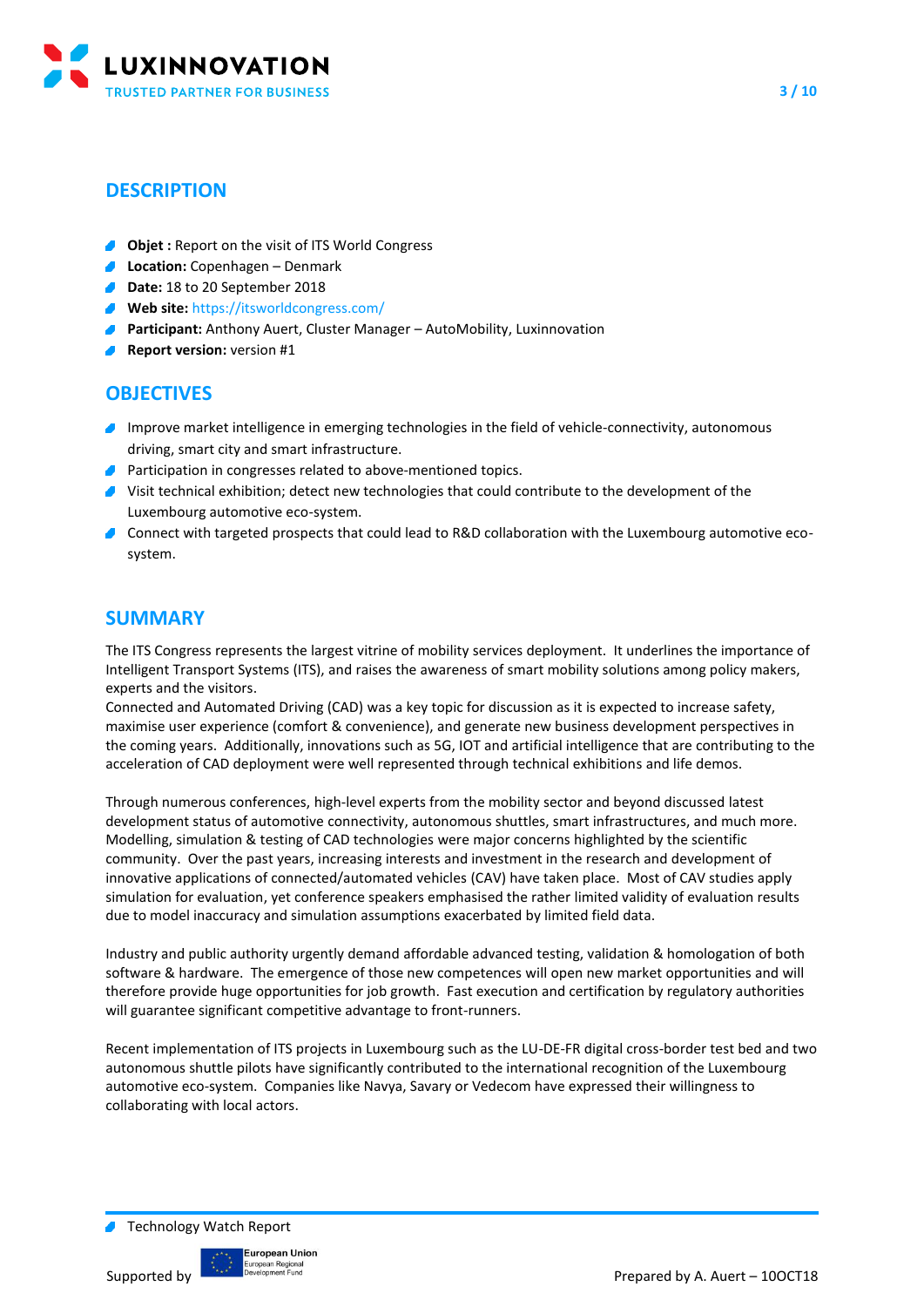

# <span id="page-3-0"></span>**ABOUT THE ITS WORLD CONGRESS**

The world largest ITS Congress, which is organised by ERTICO, showcases the latest Intelligent Transportation Systems (ITS) achievements from world leading companies, innovative start-ups and cities. Hosted in a different location each year, the ITS World Congress is an international meeting point for the mobility sector, rotating between Europe, the Americas and Asia Pacific. The ITS Congress consists of three main areas:

- Conferences about the latest developments in ITS
- Demonstrations showcases of current ITS technology being developed and deployed throughout the world
- Technical exhibition

For this year edition, a focus was put on multimodality and the journey to achieving true seamless transportation. Besides, cooperative, connected and automated mobility, legal and safety aspects were highlighted as well.

# <span id="page-3-1"></span>**ATTENDED CONFERENCES**

- **1. SIS17 - EVOLUTION FROM CURRENT AUTOMOTIVE CONNECTIVITY AND ITS DEPLOYMENTS TO 5G AND 5G C-V2X THE WORLD**
- Speakers:

Johannes Springer, Deutsche Telekom AG,Germany Takehiro Nakamura, NTT DOCOMO, Japan Julius Muller, AT&T, United States Stefano Sorrentino, Ericsson, Sweden Jovan Zagajac, Ford, United States James Misener, Qualcomm, United States Joerg Plechinger, Director, Audi, Germany

Abstract:

A number of connectivity technologies that are relevant for ITS in general, and for the automotive industry in particular, are or will soon be available:

5G – the next generation of mobile communication systems is on the verge of its deployment, the first commercial 5G deployments are expected from 2019 onwards.

5G will contain numerous features that appeal to the automotive / transportation industry to include enhanced mobile broadband, ultra-high reliability and low latency for direct and network communications, and massive IoT.

It will include concepts like network slicing, (edge) cloud computing, localization improvement, and new radio technology. 5G, including 5G C-V2X, is the first network that has potential to connect all road users -- vehicles, riders, pedestrians – and the road infrastructure. This ubiquitous connectivity will play an important role in road transport automation.

## **2. SIS23 - DEPLOYMENT OF AUTONOMOUS SHUTTLES ON PUBLIC ROADS – EXPERIENCES FROM DIFFERENT COUNTRIES**

▪ **Speakers:**

● Technology Watch Report

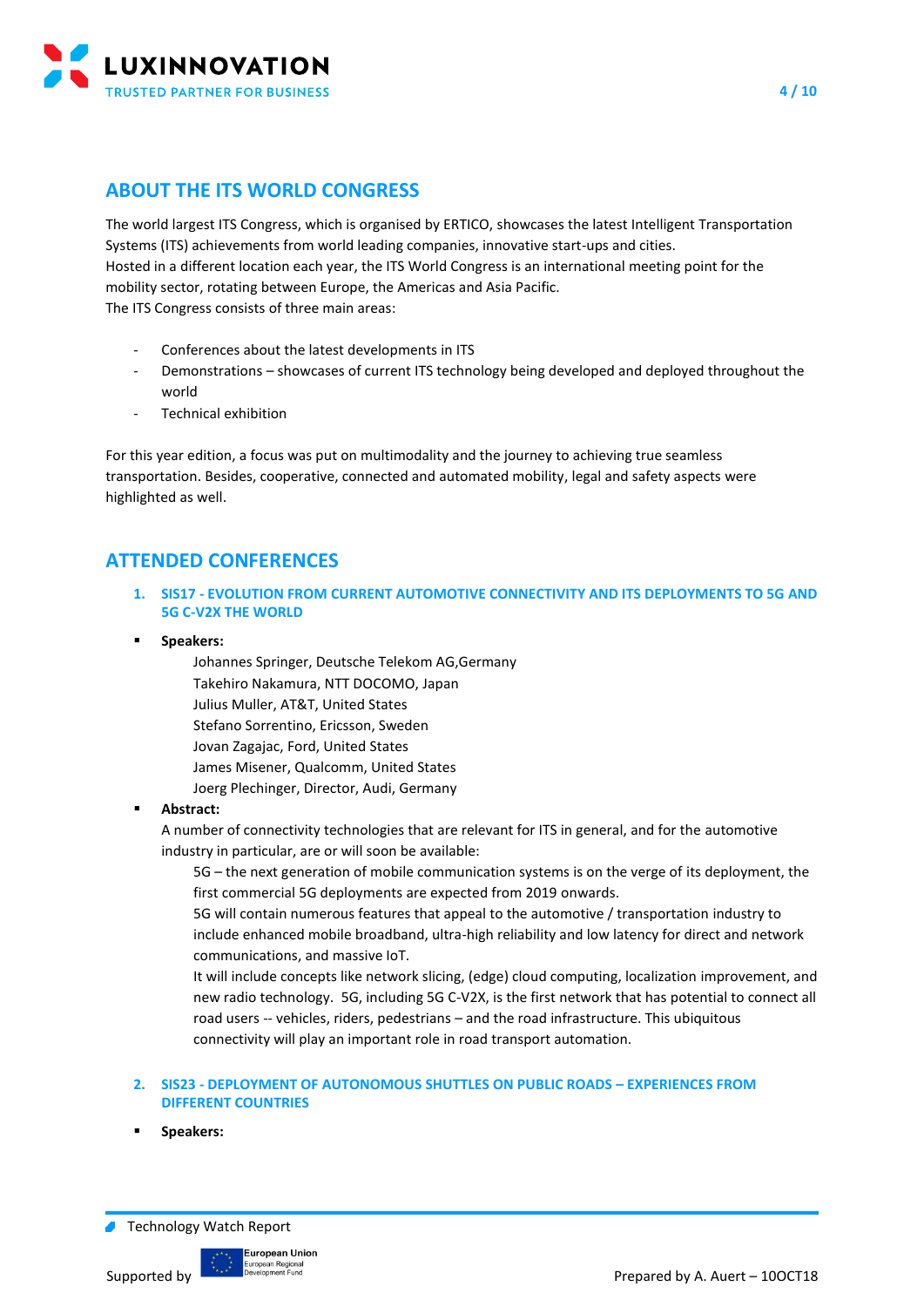

Karl Rehrl, Salzburg Research, Austria Johannes Liebermann, Wiener Linien, Austria Markus Riederer, Swiss Federal Roads Office (FEDRO), Switzerland Thomas Huber, Deutsche Bahn Regio Bus, Germany Patrick Walker, RAC WA, Australia Birger Löfgren, RISE Viktoria, Sweden Peter Hafmar, Nobina Technology, Sweden

## Abstract:

Autonomous shuttles are a promising way to bridge the first/last mile in public transport. Early adopters around the world have started trials to test autonomous shuttles on public roads. The SIS sheds light on the question, how the process of deploying an autonomous shuttle on a public road in mixed traffic is currently handled in different countries. Speakers from Austria, Australia, Germany, Sweden, Switzerland shared their experiences concerning the following aspects: getting a test permission, national or local regulations, role of road authorities, adaptations to the vehicles in order to be compliant with national regulations, adaptations to the physical or digital infrastructure, applied test procedures, overall deployment process, best practices and learnings.

## **3. SIS42 - AUTOMATED SHUTTLES – LESSONS FROM TRIALS AND THE PATH TO DEPLOYMENT**

Speakers:

Andrew Mehaffey, HMI Technologies Pty Ltd, Australia Randell Iwasaki, Contra Costa Authority, USA Kian Keong Chin, Land Transport Authority, Singapore

Abstract:

With the proliferation of automated shuttle trials around the world, this session focused on the lessons learnt from trials in New Zealand, Australia, California, USA, and Singapore.

## **4. TS37 - CROSS-BORDER SOLUTIONS**

- **Speakers – Host session:**
	- National Access Points: Challenges for Success Peter Lubrich, BASt, Germany - Oresund Metro, Linking Copenhagen and Malmö with an automated driverless metro line - Jarl Zinn, City of Copenhagen, Denmark

- The importance of standards in cross border ITS-solutions Example from EasyGo becoming an international service within the framework of EETS - Søren Rasmussen, Sund & Bælt Holding A/S, Denmark

- Collaboration cross borders for ITS excellence - Jonas Ivarsson, Trafikverket, Sweden

- Linking of services: Fostering the shift towards flexible and seamless mobility in Europe - Alexander Hausmann, AustriaTech, Austria

- Cross-Border ticketing, the different approaches: Belgium at the crossroad of technologies -

- Pierre-Paul Bertieaux, Belgian Mobility Card, Belgium
- Queensferry Crossing: Bridging the data gap Douglas Cairns, Amey, United Kingdom

## **5. SIS56 - PREPARING NEXT GENERATION MOBILITY**

▪ **Speakers:**

Mathew Click, HNTB, United States Noboru Kondo, East Nippon Expressway Company Limited, Japan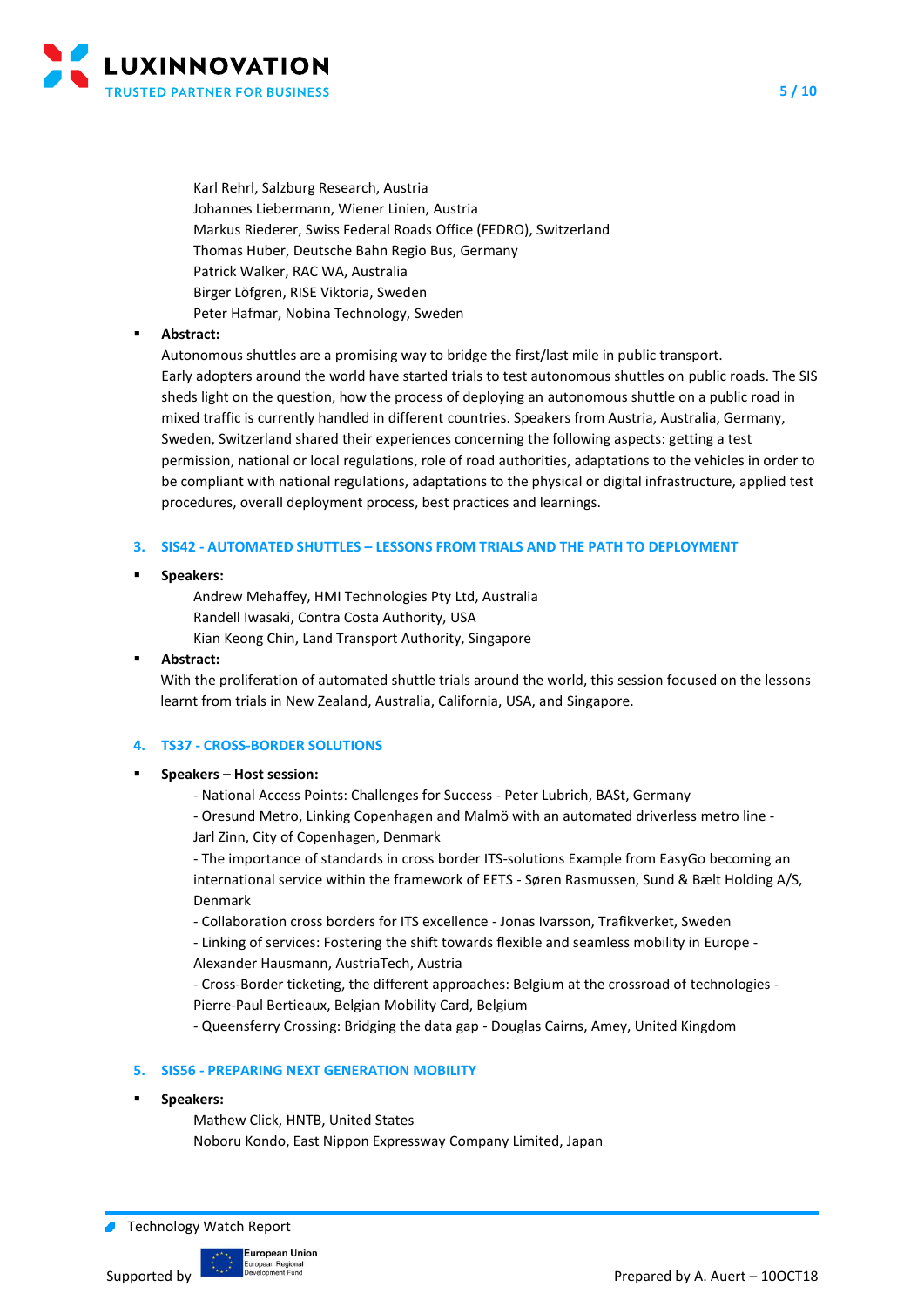

Christophe Boutin, ASFA - Association of French toll motorway operators, France Gilles Carabin, European Commission, DG MOVE, Belgium Pierpaolo Tona, INEA, Belgium Paul Wadsworth, Capita, United Kingdom Roberto Arditi, SINA, Italy

## Abstract:

Mobility challenges are a worldwide priority. Mobility means access to jobs, education, culture, leisure, health care and quality of life. Mobility is also a political necessity, since it is so closely connected to social inclusion. The whole world is undergoing an industrial revolution, and for the transport industry, digitalization means a revolution in mobility services. Society is changing, and we can see new ways of consuming mobility services through car-sharing, co-modality, and new mass transit services. Main megalopolis are all working, in ways specific to their context, on jointly optimizing high speed network and heavy transit systems as well as promoting multimodality, clean infrastructure, and connected and autonomous vehicles. Through that lens, worldwide experts shared their ideas that works as well as failures, experiences, solutions to provide new options to boost mobility services with equal access to all users. New skills and knowledge for the future of the European economy are also crucial. Speaker of the sessions presented a set of approaches and solutions applied to various mode of transport, in addition to focusing on urbanization trends within major metropolitan worldwide with example of implementation as well as to provide answers on training and education to prepare ourselves for future transport challenges.

#### **6. TS44 – TESTING AND SIMULATIONS**

#### ▪ **Speakers – Hosts session:**

- Methodology for design of test facilities for self-driving vehicles and smart mobility - Stefan de Vries, Applus IDIADA Group, Spain

- On a reliable and efficient simulation-based platform for connected and intelligent vehicles systems testing and validation; PV-AEB case study - Nacer Eddine Chelbi, University of Sherbrooke, Canada

- Development of an Automated Vehicle as an Innovation Platform - Johan Scholliers, VTT Technical Research Centre of Finland, Finland

- The research of traffic density extraction method under Vehicular ad hoc network environment - Zhang Yiming, Tongji University, China

- A Platform to Evaluate Connected Vehicle Applications Using Hardware-in-the- Loop Simulation - Srinivasa Sunkari, Texas A&M Transportation Institute, United States

- Towards the legal admission of connected / automated vehicles - Gerben Feddes, RDW, the **Netherlands** 

#### **7. ERTICO WORKSHOP "THE ROLE OF 5G IN AUTOMATION"**

#### ▪ **Speakers:**

Francois Fischer, ERTICO – ITS Europe, Belgium Maciej Muehleisen, Ericsson Research, Germany Jovan Zagajac ?, Ford, United States

Abstract:

5G is expected to provide breakthrough mobility models and new innovative applications and services that match user needs and societal challenges transforming the transport sector towards a global

● Technology Watch Report



**European Union**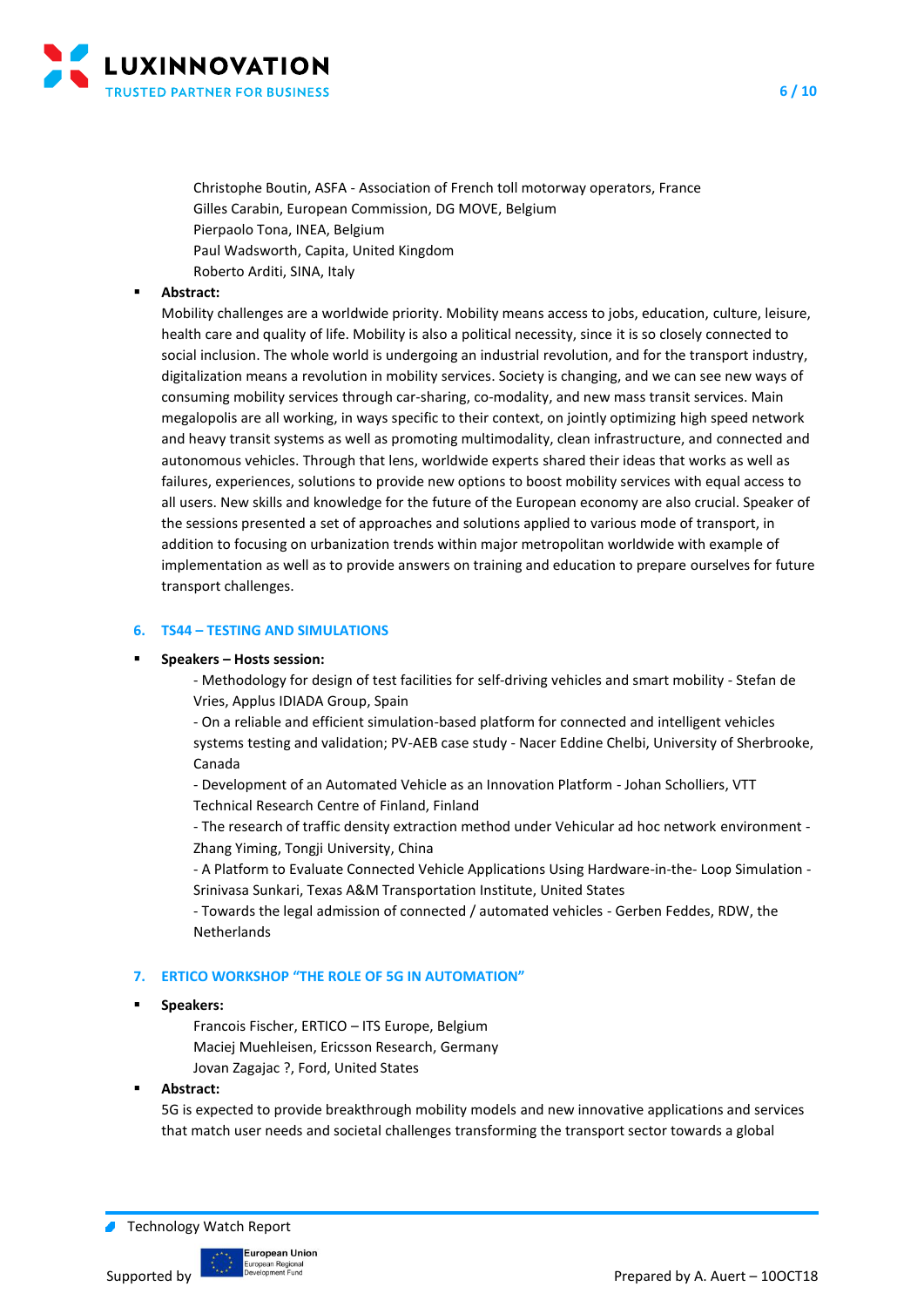

Digital Smart Mobility. The workshop discussed 5G key technologies to be deployed in the next generation 5G networks and discussed how they contribute towards Automated Driving innovations.

#### **8. SIS73 - CONNECTED VEHICLE CERTIFICATION**

#### ▪ **Speakers:**

Mike Brown, Southwest Research Institute, USA Dmitri Khijniak, 7Layers, United States Dave Miller, Siemens, United States Bob Frey, Tampa Hillsborough Expressway Authority, United States Richard Michalski, Sirius XM, United States Kevin Henry, ESCRYPT, Canada

#### Abstract:

Understanding what each other is saying is critical to successful communication. Using common terminology along with a clear definition of the terminology ensures communications are proper and understood. In the world of Connected Vehicles, communication between vehicles is crucial to vehicles knowing where other vehicles are and their intentions. Certification of Connected Vehicle devices was established to ensure that all Connected Vehicles devices regardless of manufacturer communicate and interpret messages from other Connected Vehicle devices. But what about tomorrow and the future? Will there be a need to enhance or even perhaps redefine what certification is and does? The expert panel discussed how certification has evolved to date and express their viewpoints on where certification is going in the future.

#### **9. TS62 - MODELLING AND SIMULATION**

#### ▪ **Speakers – Hosts session:**

- A Cooperative Autonomous Road-vehicles Security Evaluation Methodology - Sammy Haddad, Oppida, France

- Verifying automated driving systems in simulation: framework and challenges - Zeyn Saigol, Transport Systems Catapult, United Kingdom

- Method for validation of conditional and highly automated driving systems - Walter My, Bosch Automotive Products (Suzhou) Co. Ltd., China

- A Model Based System Engineering Methodology for an Autonomous Driving System Design - Asma Charfi Smaoui, CEA France, France

- A VISSIM based ADAS simulation platform to complement the UKCITE real world connected vehicle test environment - Olivier Haas, Coventry University, United Kingdom

# <span id="page-6-0"></span>**TECHNICAL EXHIBITION & PROSPECTS VISITS**

## **1. SAVARI**

#### ▪ **Contact details:**

Savari builds software and hardware sensor solutions for automotive car manufacturers, the automotive aftermarket and smart cities. Savari seeks to make the world's roadways and vehicles automated and safer by deploying advanced wireless sensor technologies and software. The company is the leader and pioneered V2X radio technology, which is crucial for vehicles to achieve Level 4 and Level

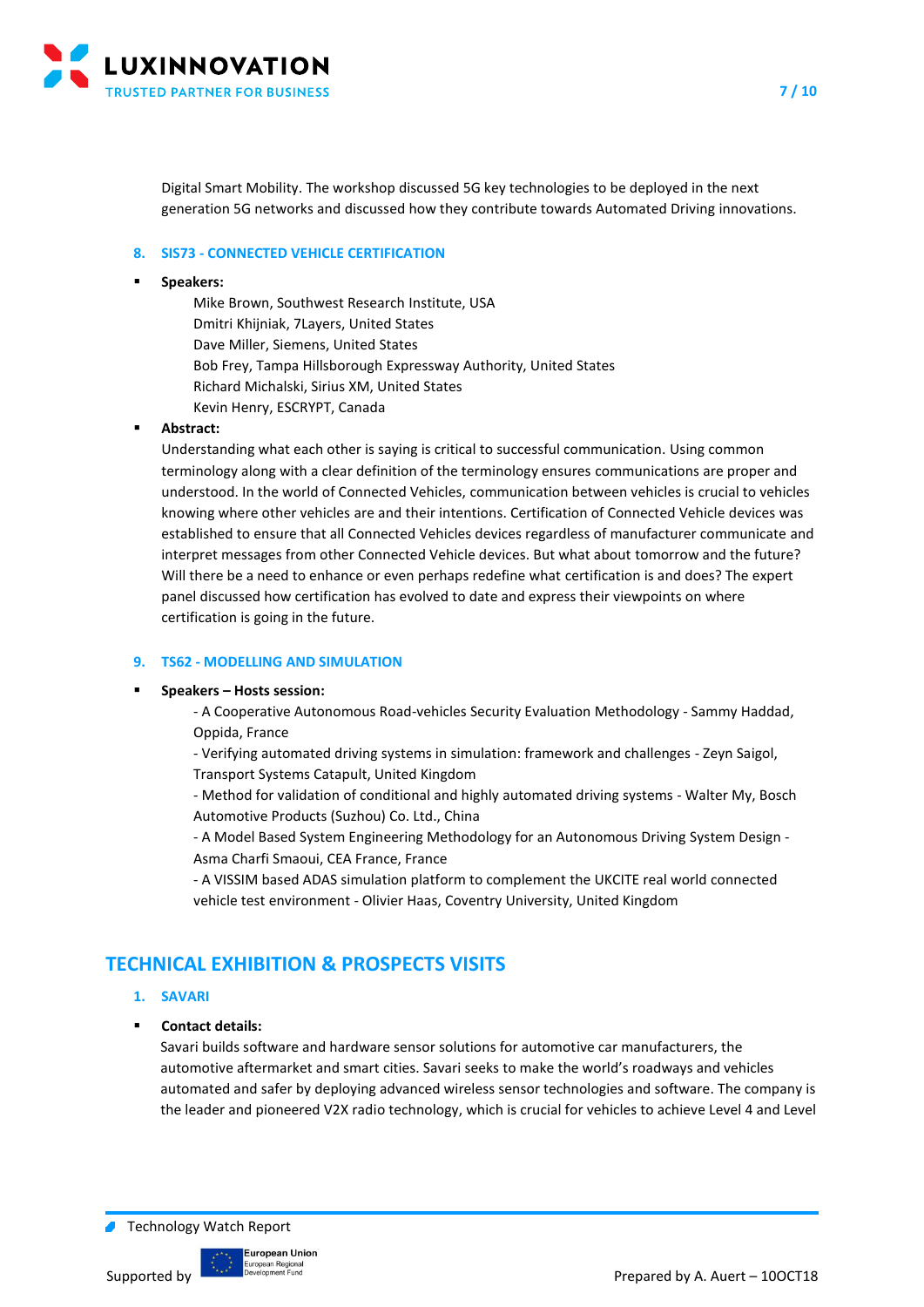

5 of automation. The technology allows vehicles to share data with other vehicles, traffic lights and smartphones.

<http://savari.net/>

- **Main products:** 
	- Savari SW-1000 Road-Side-Unit (RSU)
	- Savari MobiWAVE On-Board-Unit (OBU)
- **Potential collaborations with the Luxembourg automotive eco-system:**

- Project based on the usage & deployment of V2X technology (e.g. autonomous driving supported by smart infrastructure).

- Experimentation of V2X technology on the LU-DE-FR digital cross-border test bed.

## **2. VEDECOM**

## ▪ **Contact details:**

Created in February 2014, VEDECOM is an Institute for Energy Transition ('ITE'),dedicated to individual, carbon-free and sustainable mobility, established as part of the French 'governmental plan, 'Investment for the future'. It contribute to the 'Autonomous vehicle plan', which was recently incorporated into the Solution for Future Industry Program alongside Eco-mobility; both of which are part 'Nouvelle France Industrielle', the government's plan to invigorate the country's industry.

<http://www.vedecom.fr/?lang=en>

- **Main products:** 
	- Vehicle electrification
	- Self-driving and connectivity
	- Shared mobility and energy
- **Potential collaborations with the Luxembourg automotive eco-system:**
- Deployment of collaborative projects on the LU-DE-FR digital cross-border test bed.

## **3. NAVYA**

▪ **Contact details:**

NAVYA is a leading French name in the autonomous vehicle market. With more than 220 employees (France + USA), NAVYA develops, manufactures and commercializes driverless and electric vehicles. Since 2015, NAVYA is the first to market and put into service a range of autonomous mobility solutions: AUTONOM SHUTTLE (September 2015), of which 100 have already been produced and more than 87 sold worldwide (June 2018), and AUTONOM CAB (November 2017), whose first road tests will start shortly.

## <http://navya.tech/en/>

- **Main products:**
	- AUTONOM SHUTTLE
	- AUTONOM CAB
- **Potential collaborations with the Luxembourg automotive eco-system:**
	- Project based on the usage of V2X technology supported by smart infrastructure.

## **4. EASYMILE**

▪ **Contact details:**

EasyMile is a pioneer in driverless technology and smart mobility solutions. The fast-growing start-up develops software to automate transportation, revolutionizing passenger and goods transportation. It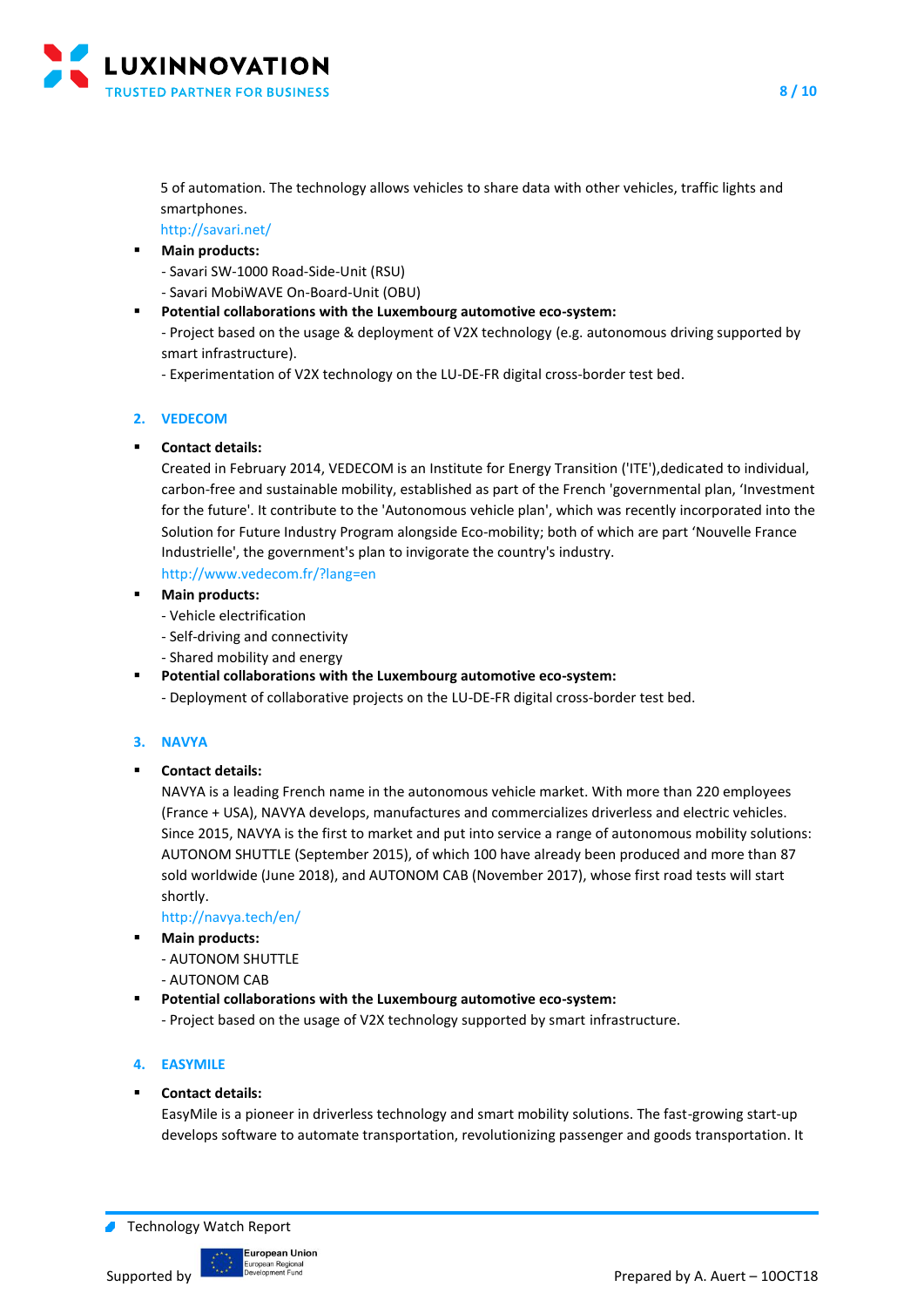

has already deployed over 100 driverless projects with more than 300,000 people transported over 200,000 km. Clients include the world's largest transport operators, city authorities, airports, corporations, business parks, and universities. EasyMile has a global presence with headquarters in Toulouse (France) and regional offices in Denver (USA), Berlin (Germany), Melbourne (Australia) and Singapore. The Company employs over 130 highly-skilled employees. <http://www.easymile.com/>

**Main products:** 

- EZ10 DRIVERLESS SHUTTLE
- **Potential collaborations with the Luxembourg automotive eco-system:**

- Project based on the usage of V2X technology supported by smart infrastructure.

## **5. ENGIE**

## ▪ **Contact details:**

Engie is a French multinational utility company active in nearly 70 countries. With a strong leadership in the energy sector, Engie is successfully conducting the transition towards greener energy. Now, the company is positioning as a reliable partner of major cities and tackles the urban challenges in mobility, safety, energy efficiency and operational excellence. Engie provides integrated mobility services, better transportation solutions, intelligent and adaptive infrastructure operated from an unified system that makes exploitation and administration simple and accurate.

<https://www.engie.com/en/>

- **Main products:** 
	- Electricity
	- Natural gas
	- Energy Services
	- Facility Management
	- Hydrogen
	- District heating and cooling systems
	- Microgrids
	- Green mobility
	- Energy Trading and risk management
- **Potential collaborations with the Luxembourg automotive eco-system:**
	- Greater Region hydrogen congress scheduled on 21 February 2019.

# <span id="page-8-0"></span>**GENERAL IMPRESSIONS**

The 25<sup>th</sup> ITS World Congress demonstrated how transport and mobility solutions can improve the quality of life in our cities by placing users and their needs at the heart of the mobility system.

More than 10,000 participants from over 100 countries could learn from ITS experts from across the globe how best practices & latest technologies can leverage smart mobility solutions to enhance people's lives. The 2018 ITS World Congress topics were mobility services from transport to mobility; ITS and the environment; Connected and automated transport; Next generation goods delivery; Satellite technology applied to mobility; Transport networks evolution; and the host topic, Cross-border mobility solutions.

The technical exhibition and real life demos showcased technologies that are vital for better & greener mobility. In addition to initiatives to reduce traffic congestion and eliminate traffic accidents, which are the main goals of

● Technology Watch Report